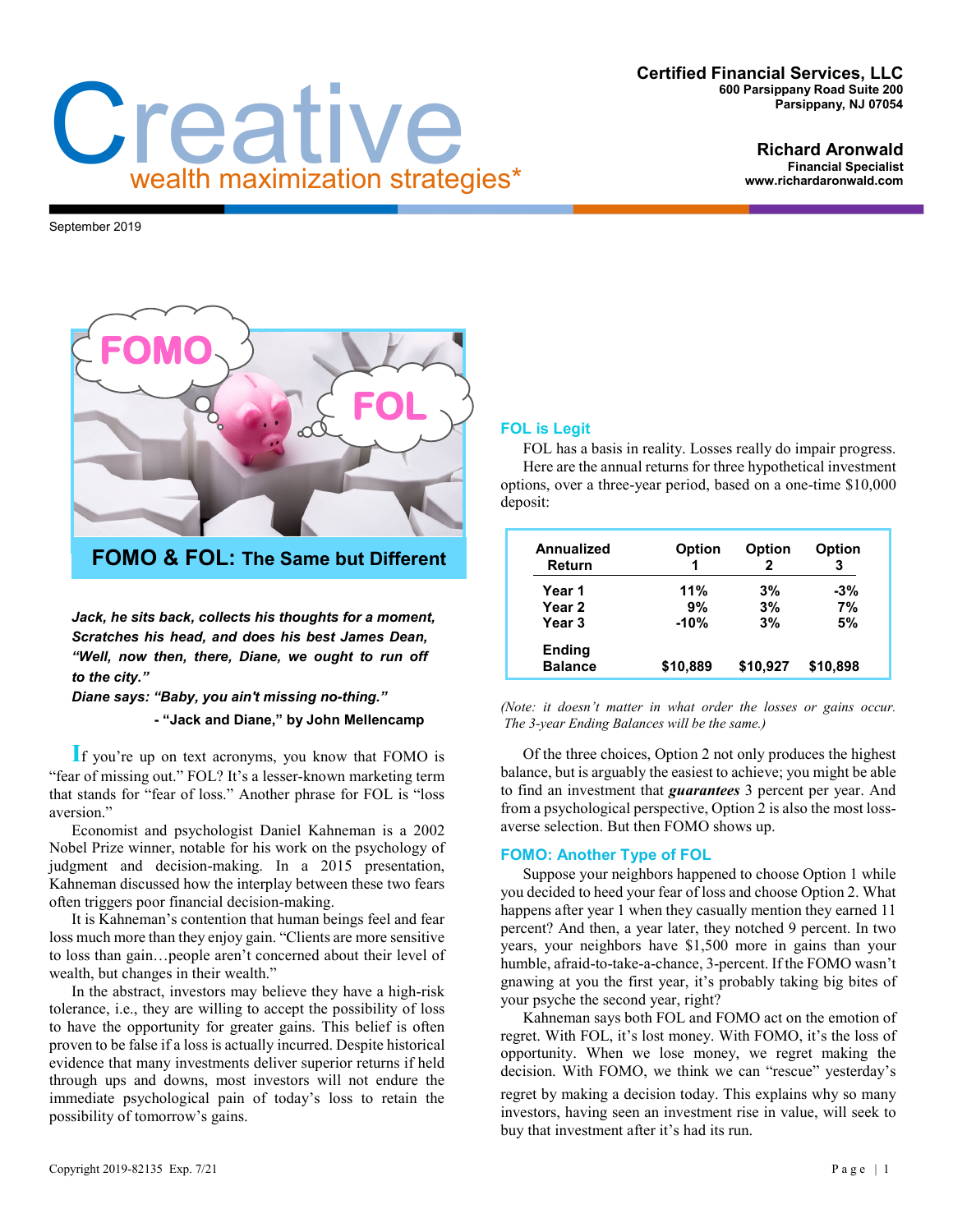In our example, FOMO would compel us to switch to Option 1 in the third year – and end up with only \$9,548. **(Ouch.)**

## **Controlling FOL and FOMO**

The above example is just numbers, but you can see how FOL and FOMO could influence your decision-making each year during this short period. Then consider that real-world accumulation plans are intended to be carried out over 30 or 40 years. That's a lot of FOL and FOMO moments to wrestle with. How do you keep your plans from being sabotaged by your fears?

A simple approach: Separate your FOL from your FOMO, and don't let them interact. Allocate a portion of savings to safe financial products and remind yourself that, despite what others may receive from volatile investments, this is money you don't want to risk losing.

In tandem, consider allocating some savings to pursue greater returns – with the full knowledge that some losses are likely to be incurred along the way. And to really keep from bailing on your long-term plan, some financial professionals will recommend that you don't track daily or monthly

performance. If you're in for the long haul, don't watch it every day.



 One last thought: In real-world scenarios, the historical results achieved by steady, low-risk accumulation plans compare favorably with the results achieved by individuals whose plans are constantly adjusting to FOL and FOMO influences. The old adage that higher risk is necessary to achieve higher returns might be true, but no one says you have to take those risks. Depending on how you respond to FOL and FOMO, it might be okay to minimize risk and just tell yourself "you ain't missing no-thing." ❖